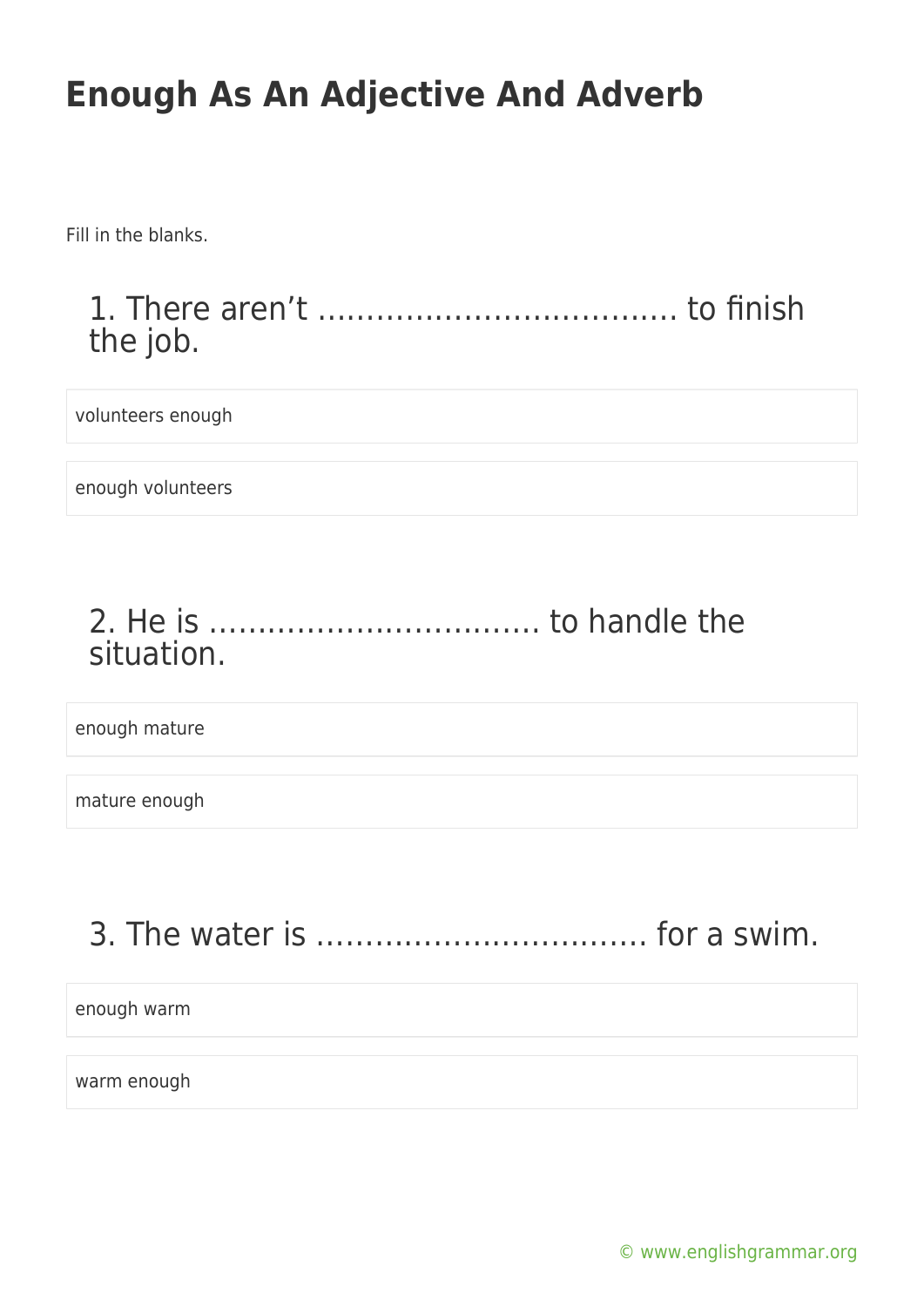### 4. Have we got …………………………. ?

butter enough

enough butter

5. She was …………………………….. to lend me her car.

enough kind

kind enough

6. She is …………………………….. to marry.

old enough

enough old

7. The girl was …………………………….. to see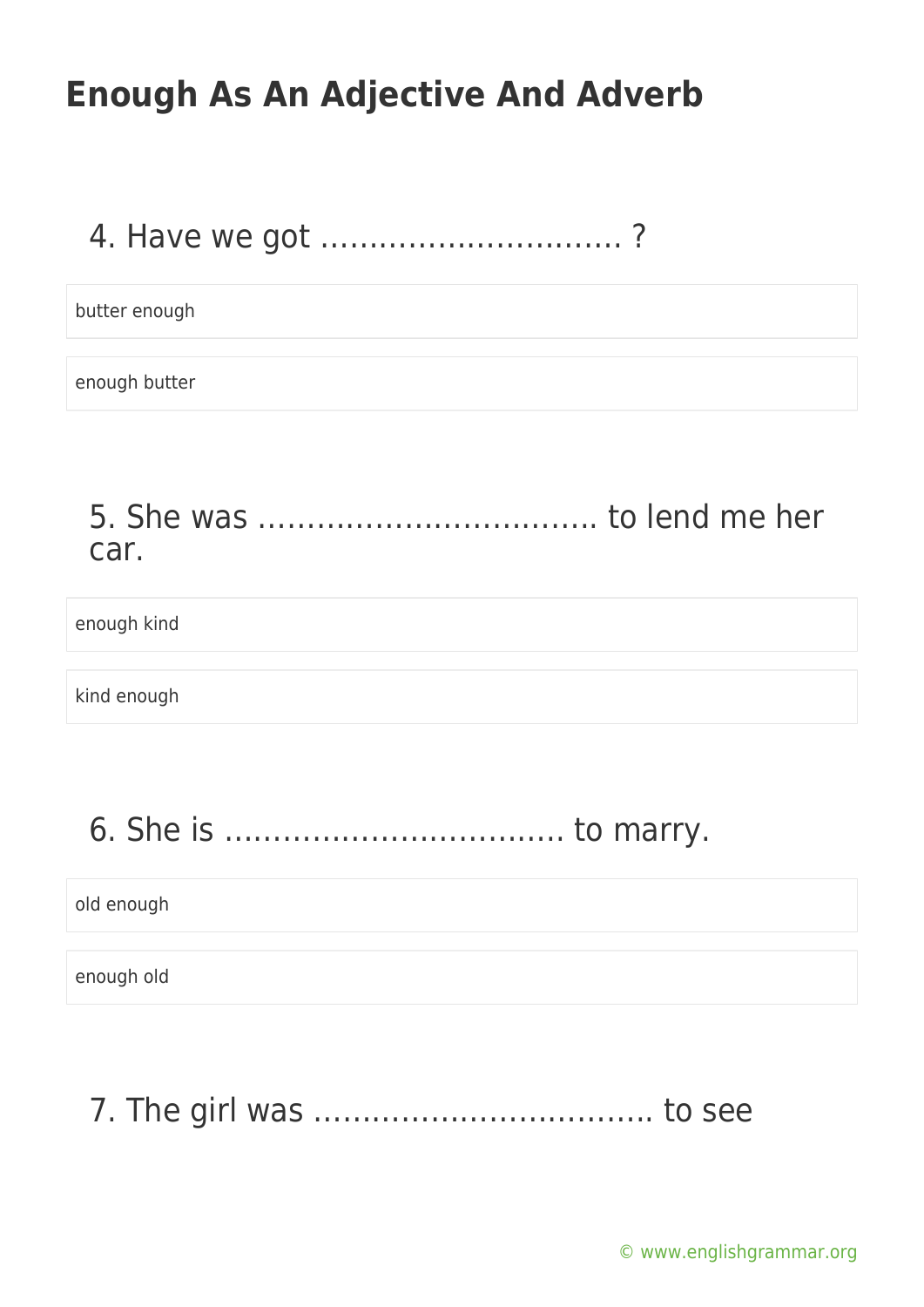### through his deceptions.

clever enough

enough clever

#### 8. The hall was ………………………………… to seat 50 people.

enough spacious

spacious enough

#### 9. I have bought …………………………….. for all of us.

food enough

enough food

[© www.englishgrammar.org](https://www.englishgrammar.org/)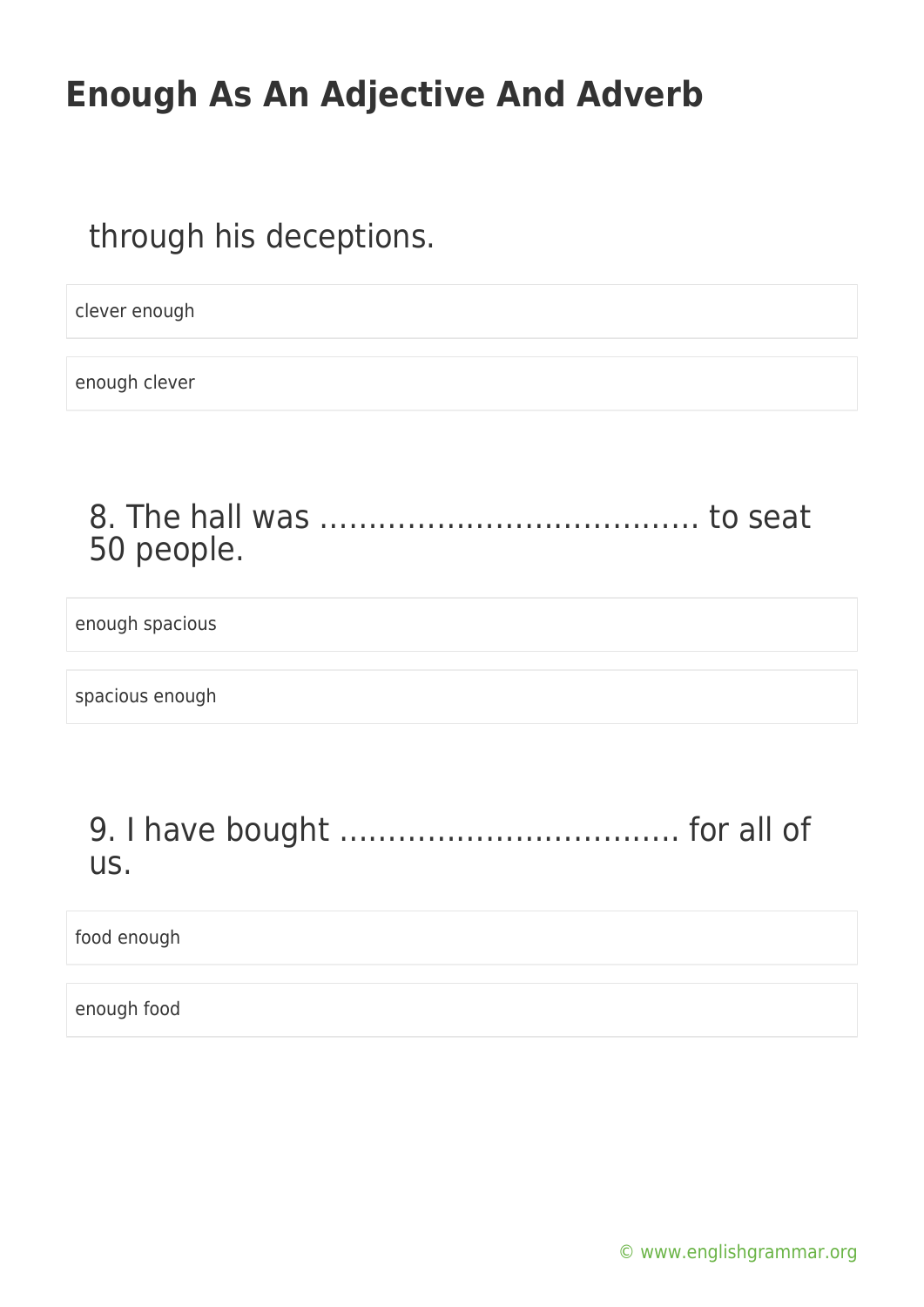#### 10. The building is ……………………………. to last another decade.

#### enough strong

strong enough

## 11. She was ……………………. to say No to him.

bold enough

enough bold

## 12. We aren't …………………… to buy a car.

#### rich enough

enough rich

[© www.englishgrammar.org](https://www.englishgrammar.org/)